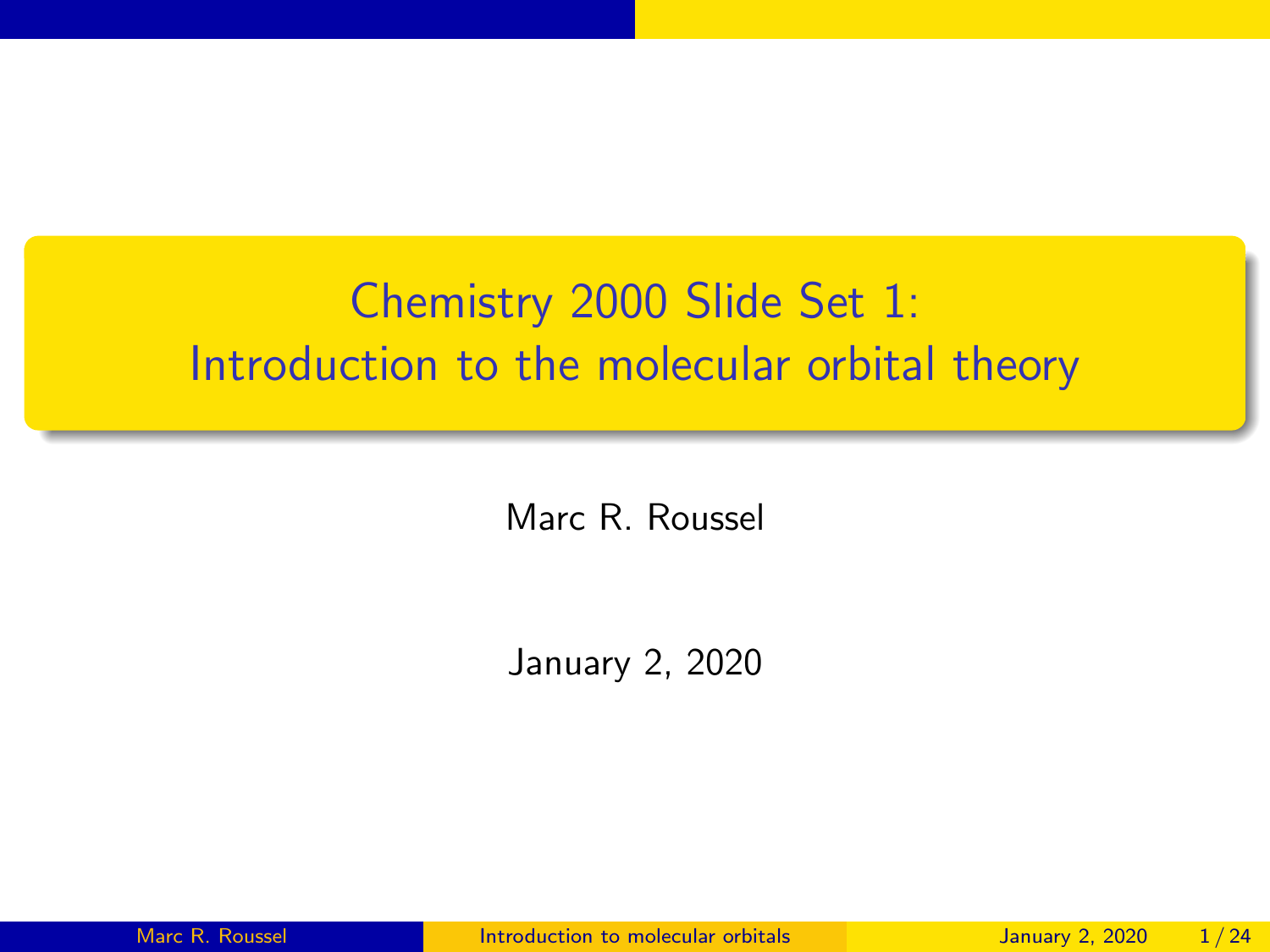## <span id="page-1-0"></span>Review: quantum mechanics of atoms Hydrogenic atoms

- The hydrogenic atom (one nucleus, one electron) is exactly solvable.
- The solutions of this problem are called atomic orbitals.
- The square of the orbital wavefunction gives a probability density for the electron, i.e. the probability per unit volume of finding the electron near a particular point in space.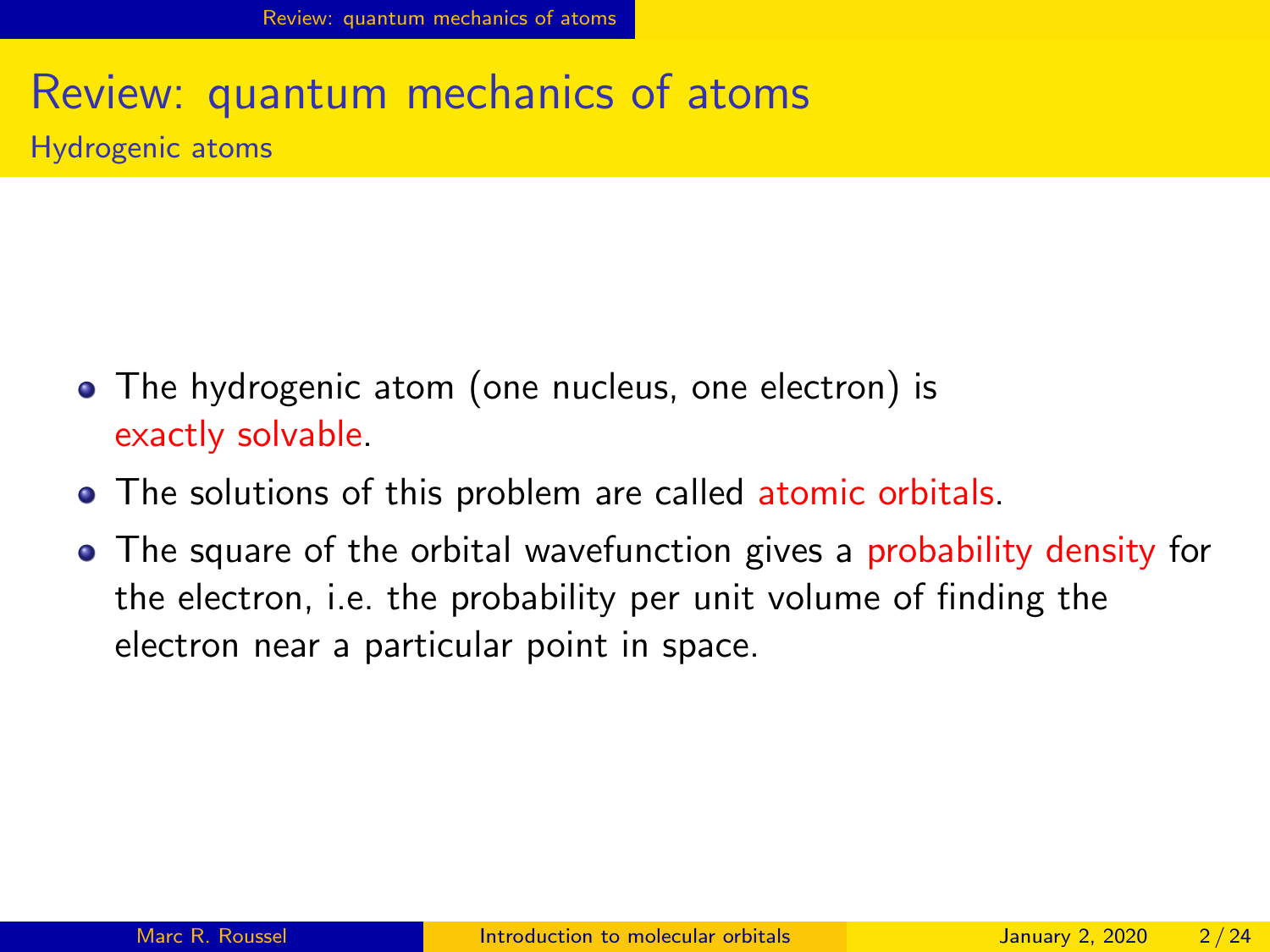#### Review: quantum mechanics of atoms Hydrogenic atoms (continued)

#### Orbital shapes:

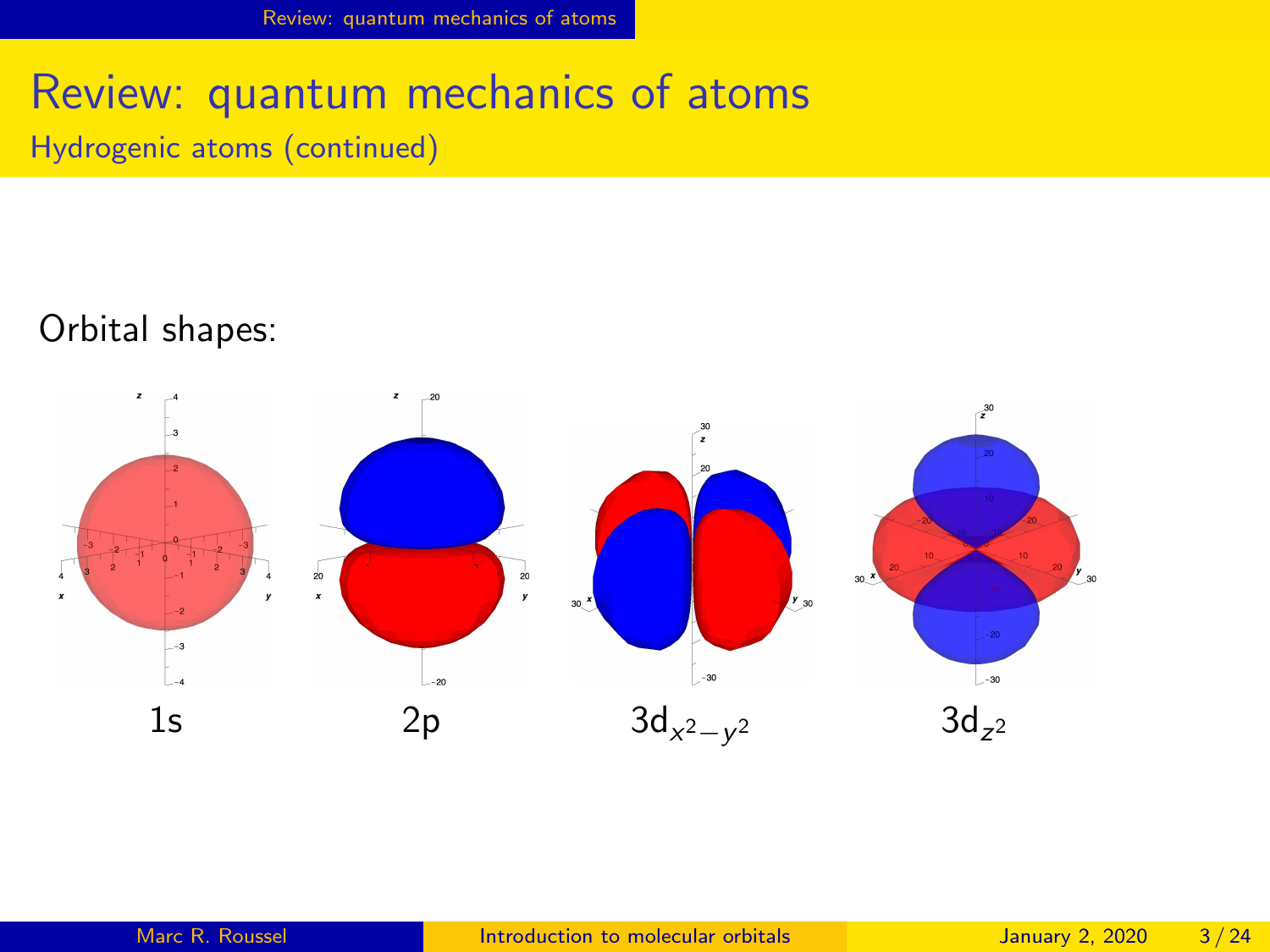#### Review: quantum mechanics of atoms Multielectron atoms

Consider He, the simplest multielectron atom:

- Electron-electron repulsion makes it impossible to solve for the electronic wavefunctions exactly.
- A fourth quantum number,  $m_{\rm s}$ , which is associated with a new type of angular momentum called spin, enters into the theory. For electrons,  $m_{\mathsf{s}}=\frac{1}{2}$  $rac{1}{2}$  or  $-\frac{1}{2}$  $\frac{1}{2}$ .
- **•** Pauli exclusion principle: No two electrons can have identical sets of quantum numbers.

Consequence: Only two electrons can occupy an orbital.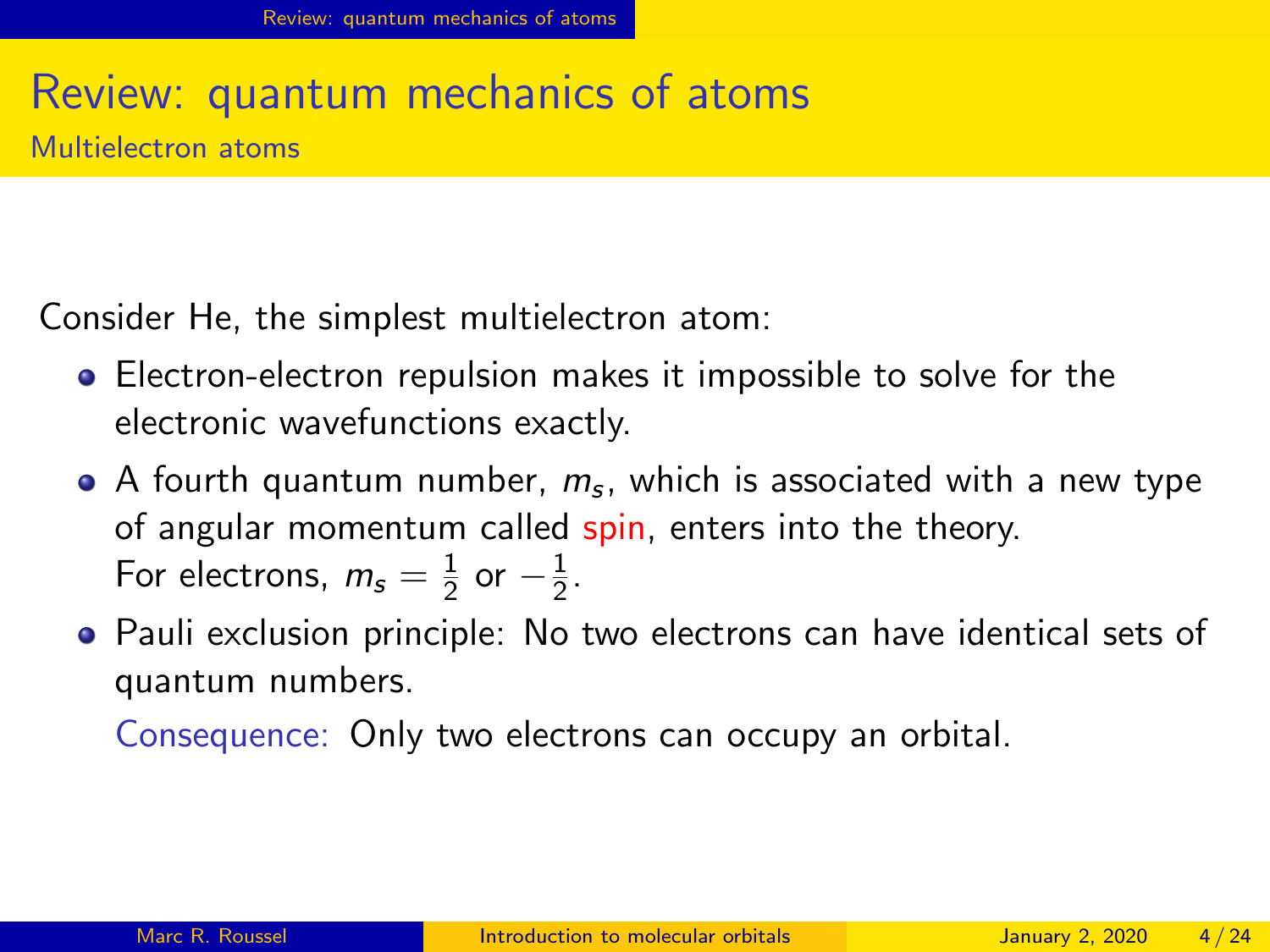#### <span id="page-4-0"></span>The quantum mechanics of molecules

## ${\sf H}_2^+$  is the simplest possible molecule:

- **•** two nuclei
- one electron

• Three-body problem: no exact solutions

However, the nuclei are more than 1800 time heavier than the electron, so the electron moves much faster than the nuclei.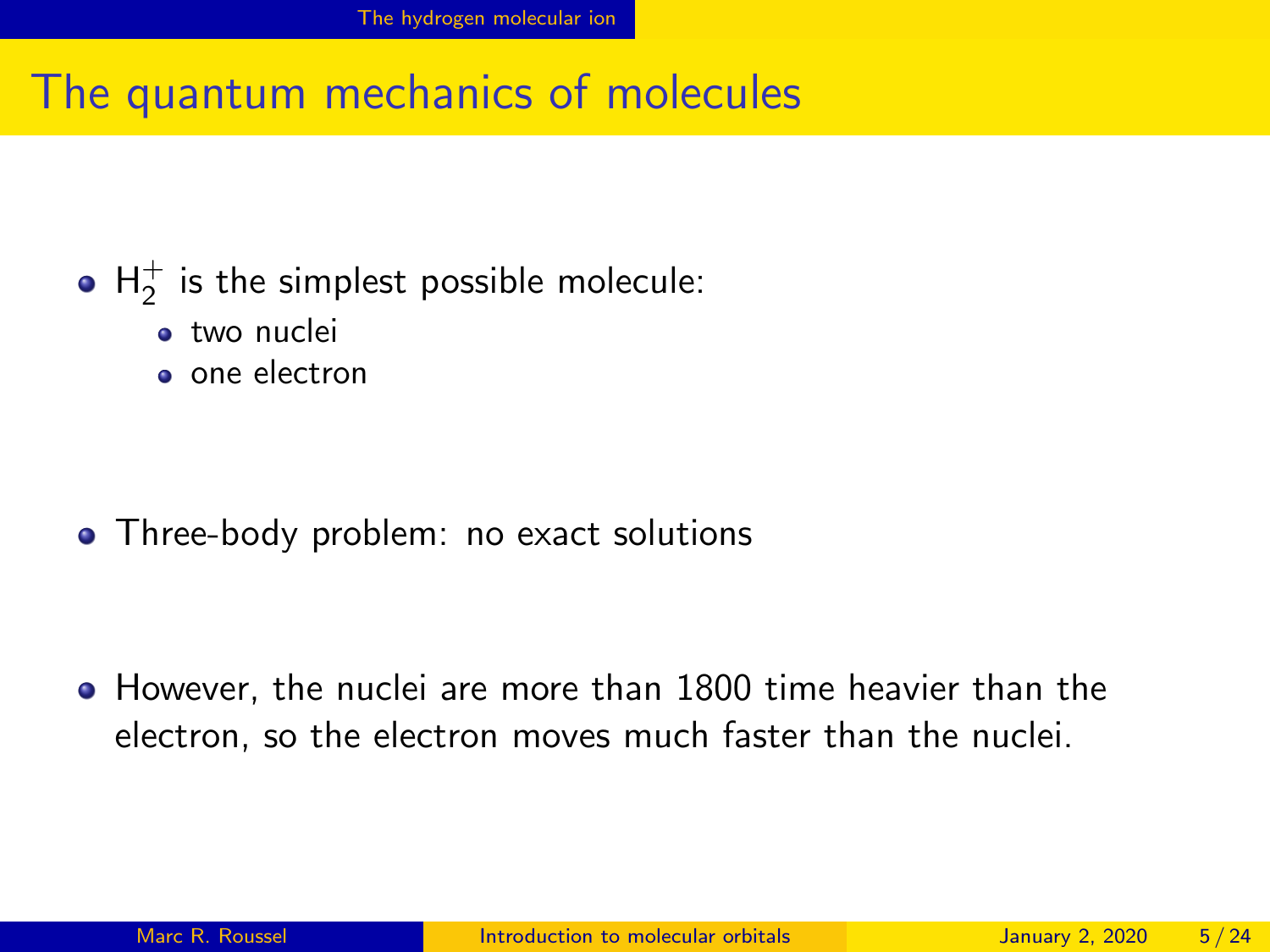#### Born-Oppenheimer approximation

 $\bullet$  Treat the nuclei as if they are immobile and separated by R to solve for the electron's wavefunction (molecular orbital) and orbital (electronic) energy.

In a single-electron molecule,

Orbital energy  $=$  electron kinetic energy  $+$  electron-nuclear attraction

- This problem can be solved exactly because of the single electron and simple (cylindrically symmetric) geometry.
- Ground-state molecular orbital:

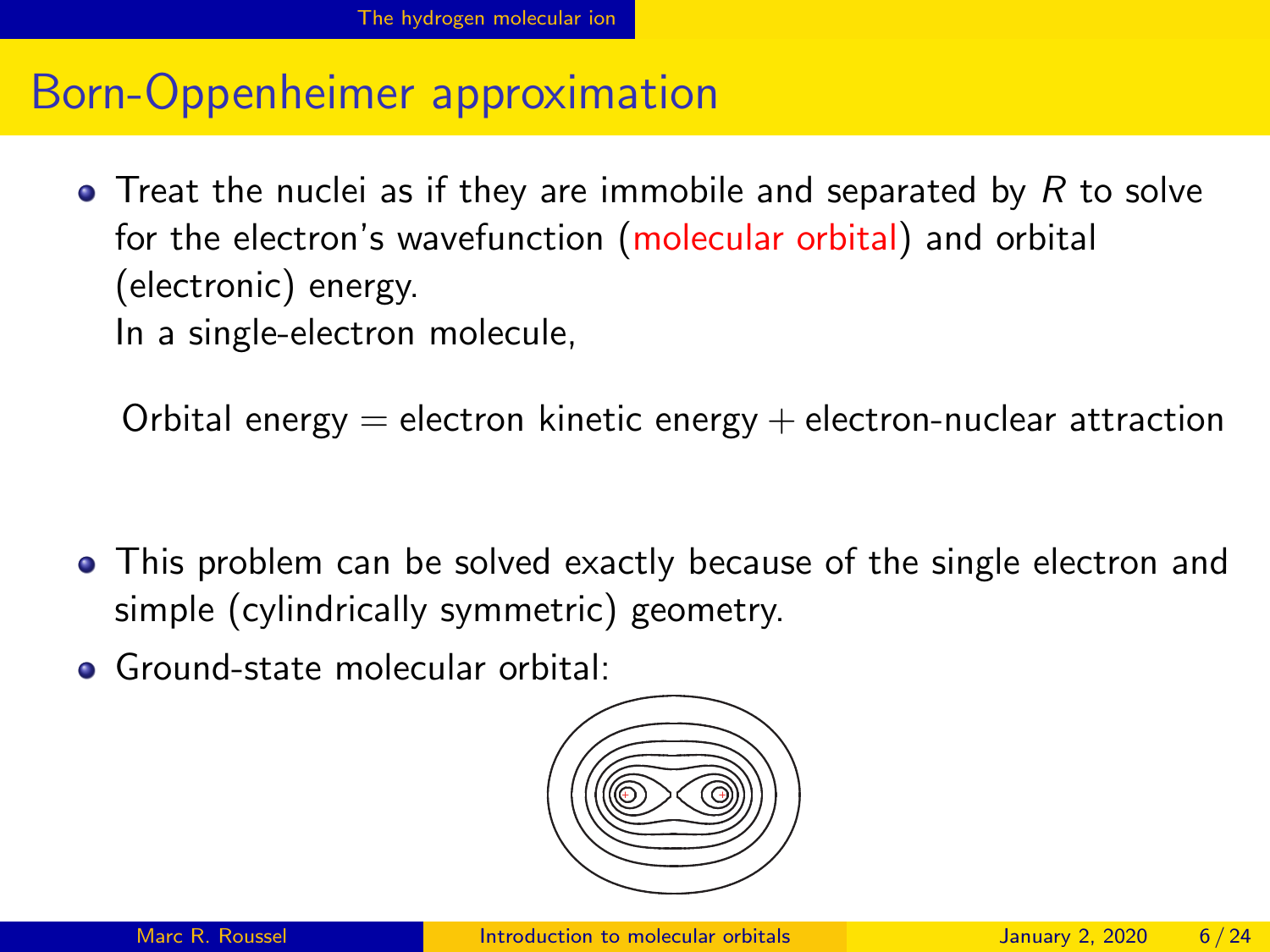#### Born-Oppenheimer approximation (continued)

The orbital (electronic) energy depends on  $R$  (distance between nuclei):

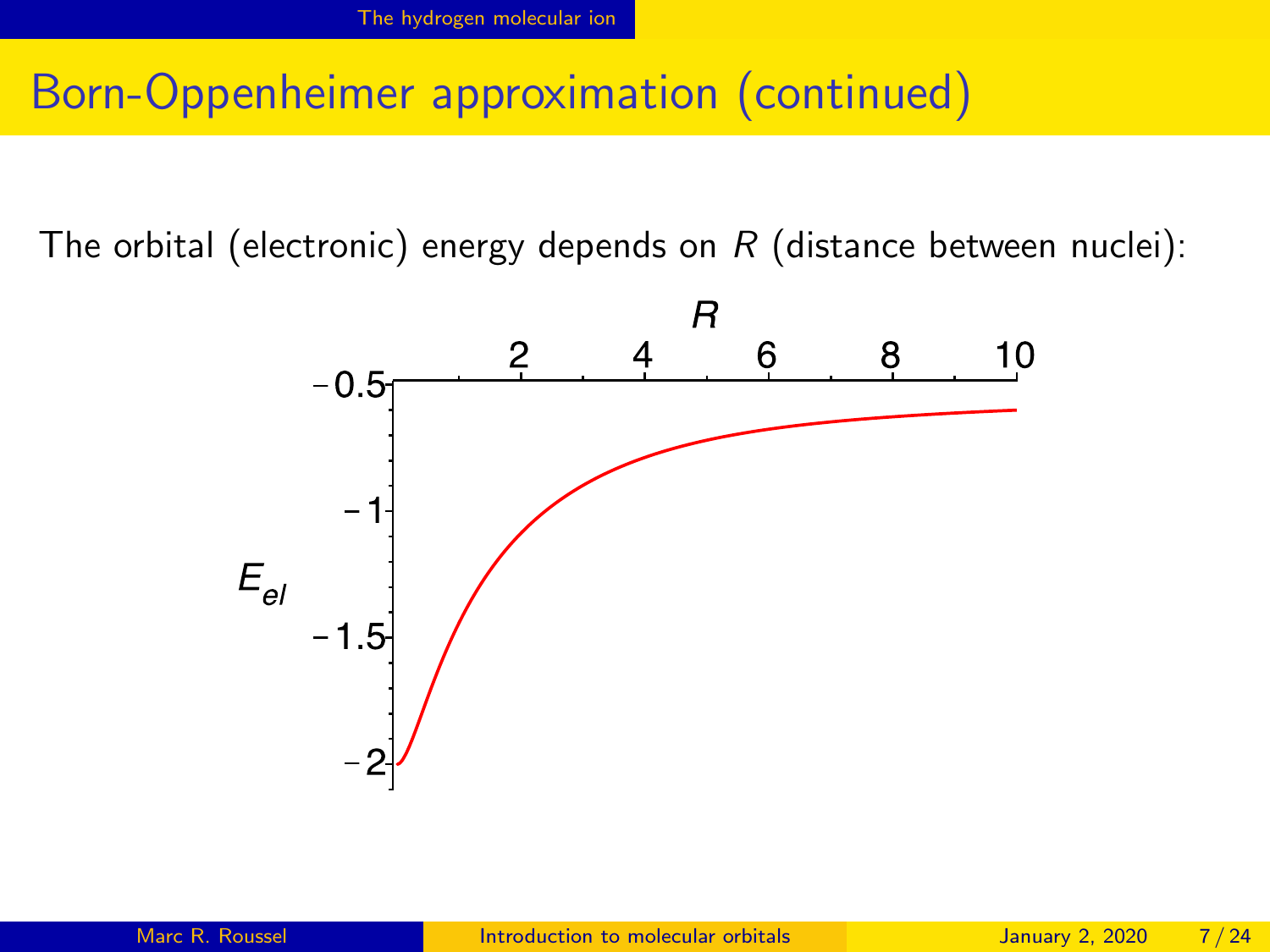#### Born-Oppenheimer approximation (continued)

To get the total energy of the molecule, we need to also consider the nuclear-nuclear repulsion:

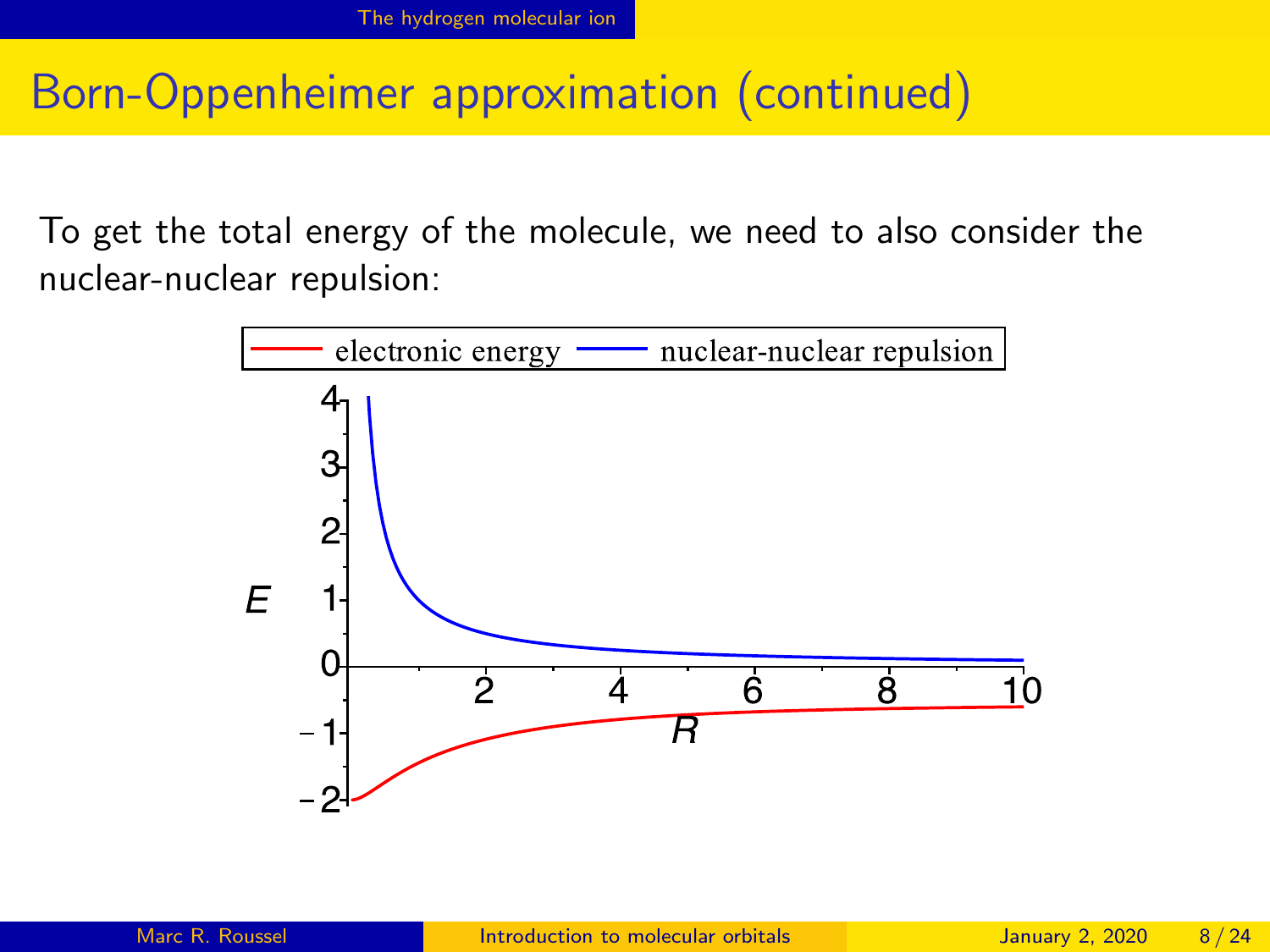## Born-Oppenheimer approximation (continued)

The sum of the electronic (orbital) and nuclear-nuclear repulsion energies is the effective potential energy experienced by the nuclei:

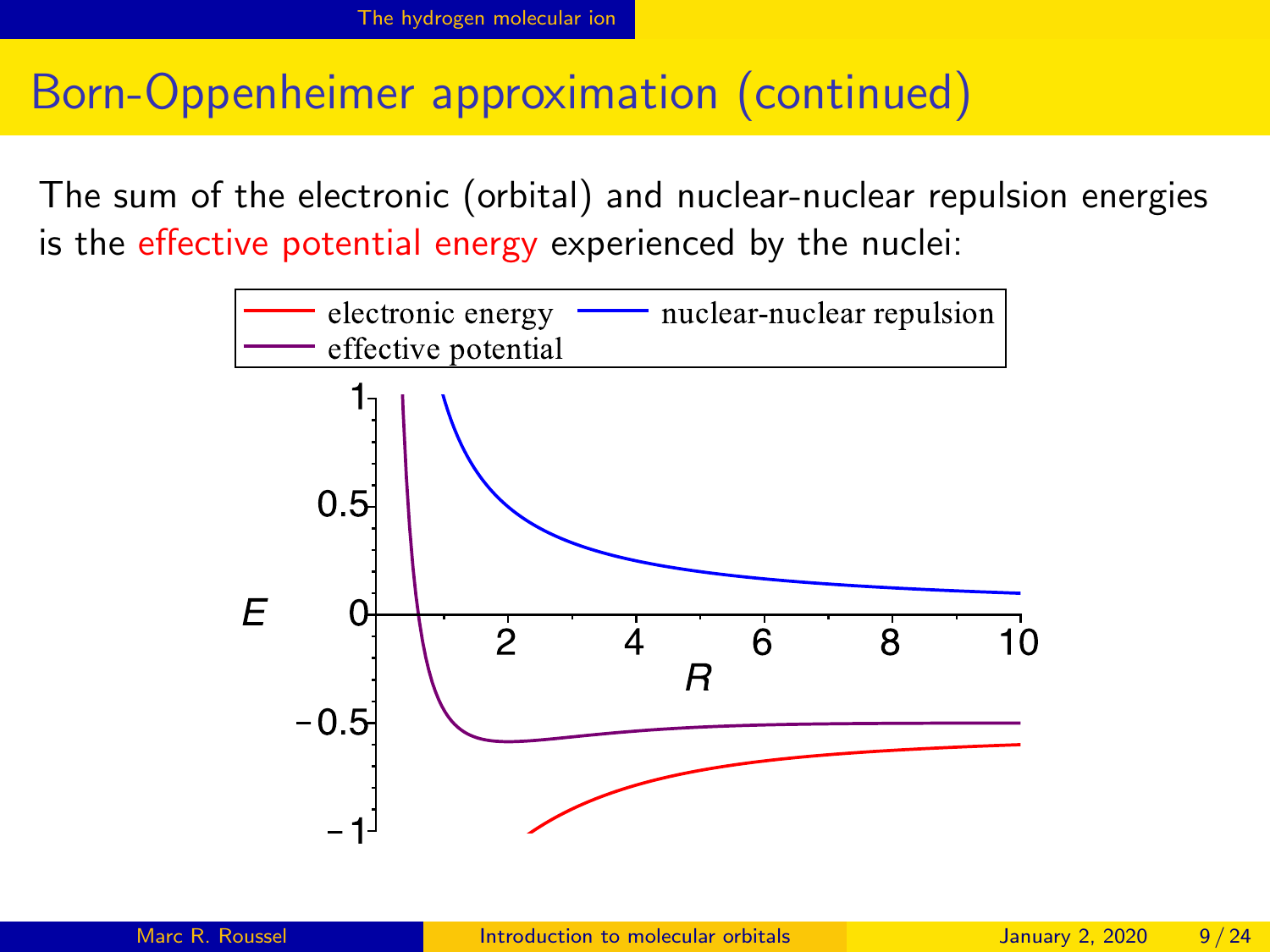## Equilibrium bond length



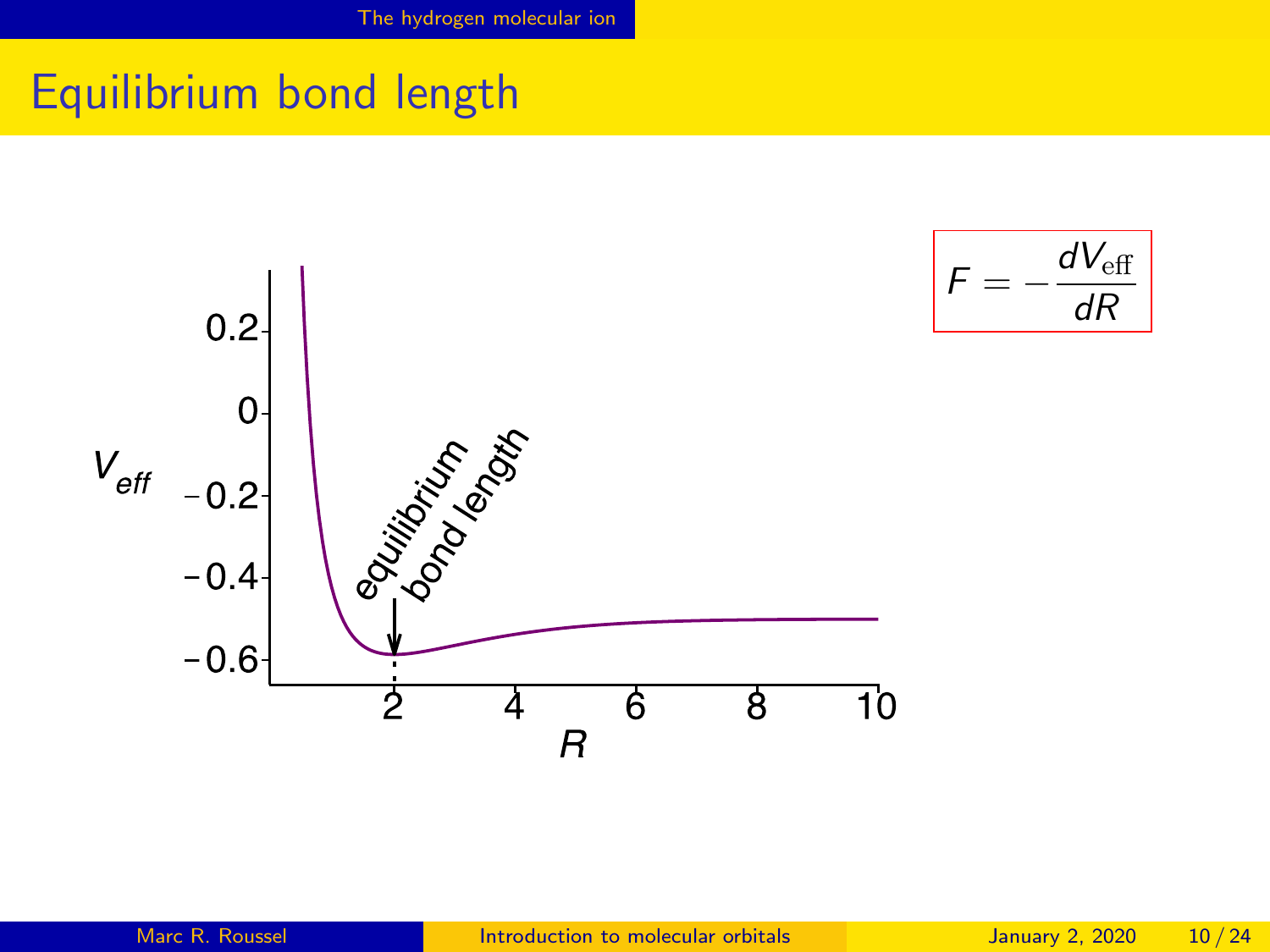# Key lessons learned from  $H_2^+$

**1** Electrons in molecules do not belong to particular atoms. Rather, electrons occupy molecular orbitals which extend over the entire molecule.

As with atomic orbitals, we can have several molecular orbitals (occupied or unoccupied).

- **2** The energy of a molecular orbital depends on the positions of the nuclei (on the separation  $R$  in a diatomic molecule).
- **3** There is an equilibrium geometry (a point where the forces are zero or, equivalently, a point of minimum energy). This geometry defines the bond lengths from which we get (for example) covalent atomic radii.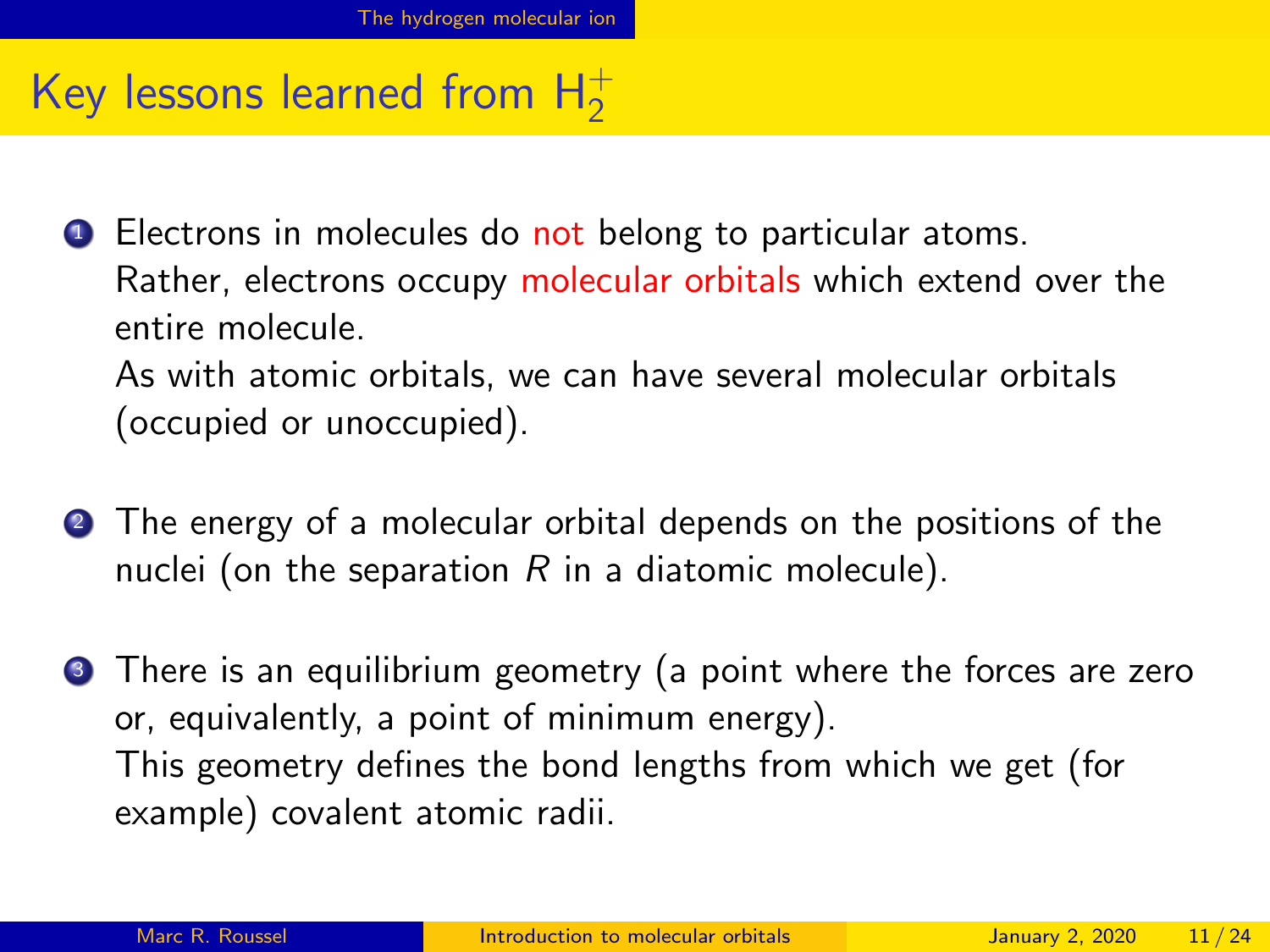#### <span id="page-11-0"></span>The molecular orbitals of  $H_2$

When we add a second electron, it becomes impossible to solve the electronic Schrödinger equation exactly.

(We had the same problem with the helium atom.)

- $\bullet$  In order to gain some insight into the molecular orbitals (MOs) of H<sub>2</sub>, consider the following limits:
	- If the separation between the nuclei,  $R$ , is large, then we should have the equivalent of two hydrogen atoms, i.e.



• If we imagine pushing the nuclei together, we would have two electrons and a single centre of positive charge with charge  $+2$ , i.e. the equivalent of a helium atom. Then

$$
\text{MO} \to \text{1s}(\text{He})
$$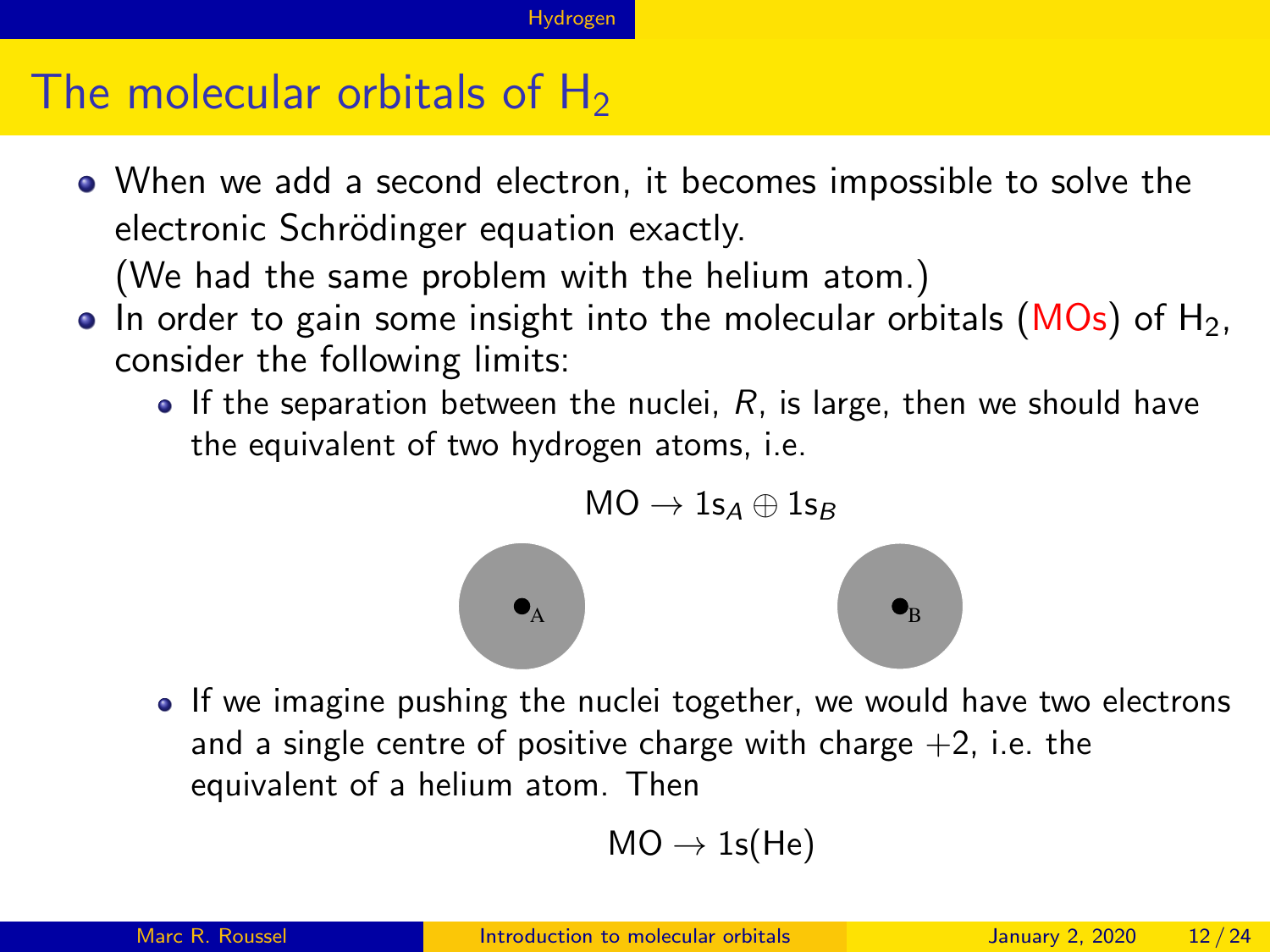#### LCAO-MO theory

- Since the MO can be described in terms of atomic orbitals (AOs) in some special limits, we may be able to approximate the MOs of  $H_2$ using AOs at any internuclear separation.
- LCAO-MO: This term applies to an approximate MO constructed as a Linear Combination of Atomic Orbitals.
	- $\bullet$  For the H<sub>2</sub> ground-state MO,



Note: Here, colors are used to distinguish the AOs from the two atoms, not to indicate phases.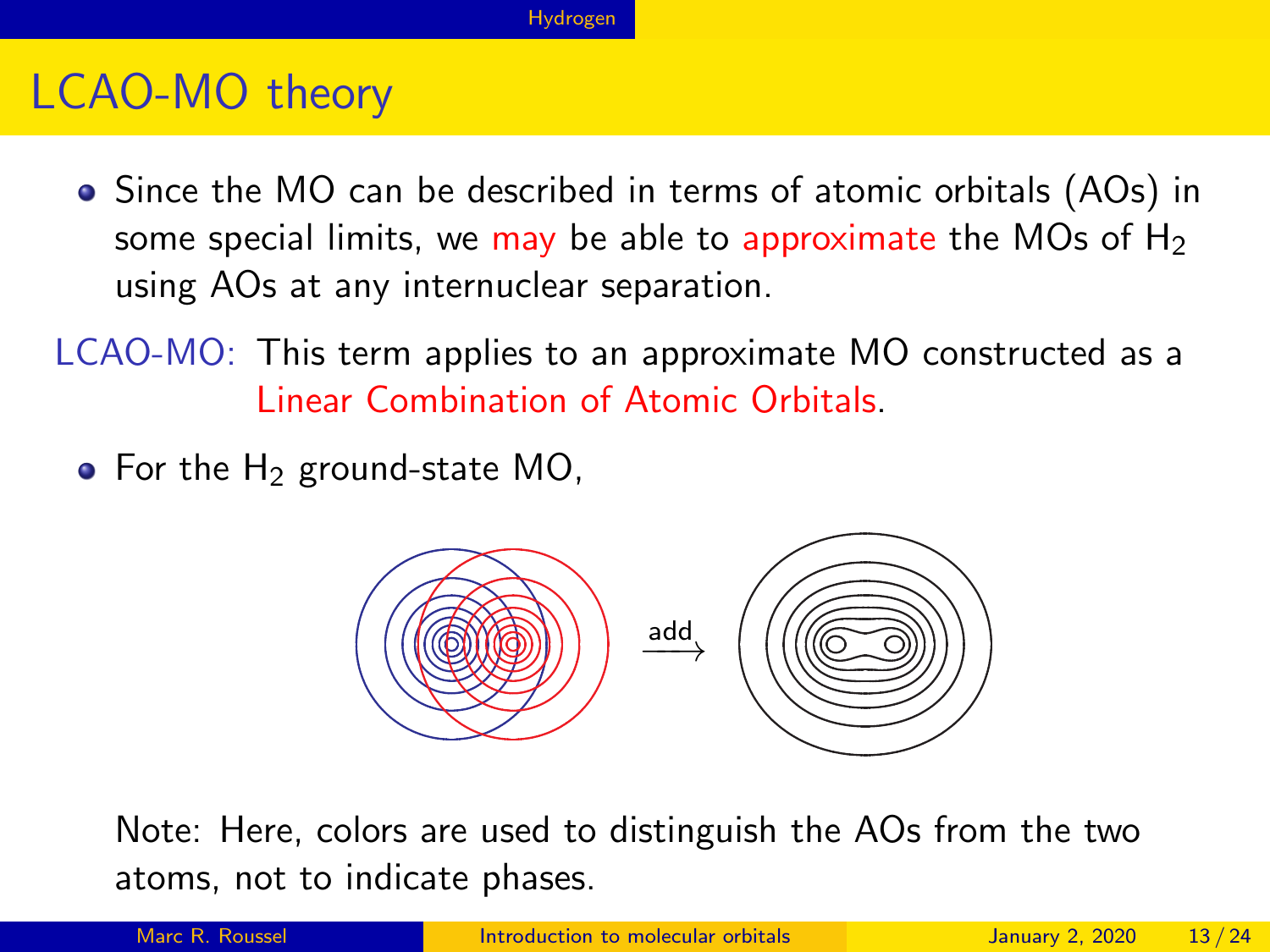## Sigma bonding orbital

• Here is a plot of the atomic and molecular orbital wavefunctions along the bonding  $(z)$  axis:



• This is a sigma  $(\sigma)$  bonding orbital. Characteristics:

Bonding: lots of electron density (square of orbital wavefunction) between the two nuclei

Sigma symmetry: rotationally symmetric about the bonding axis (same symmetry as a cylinder)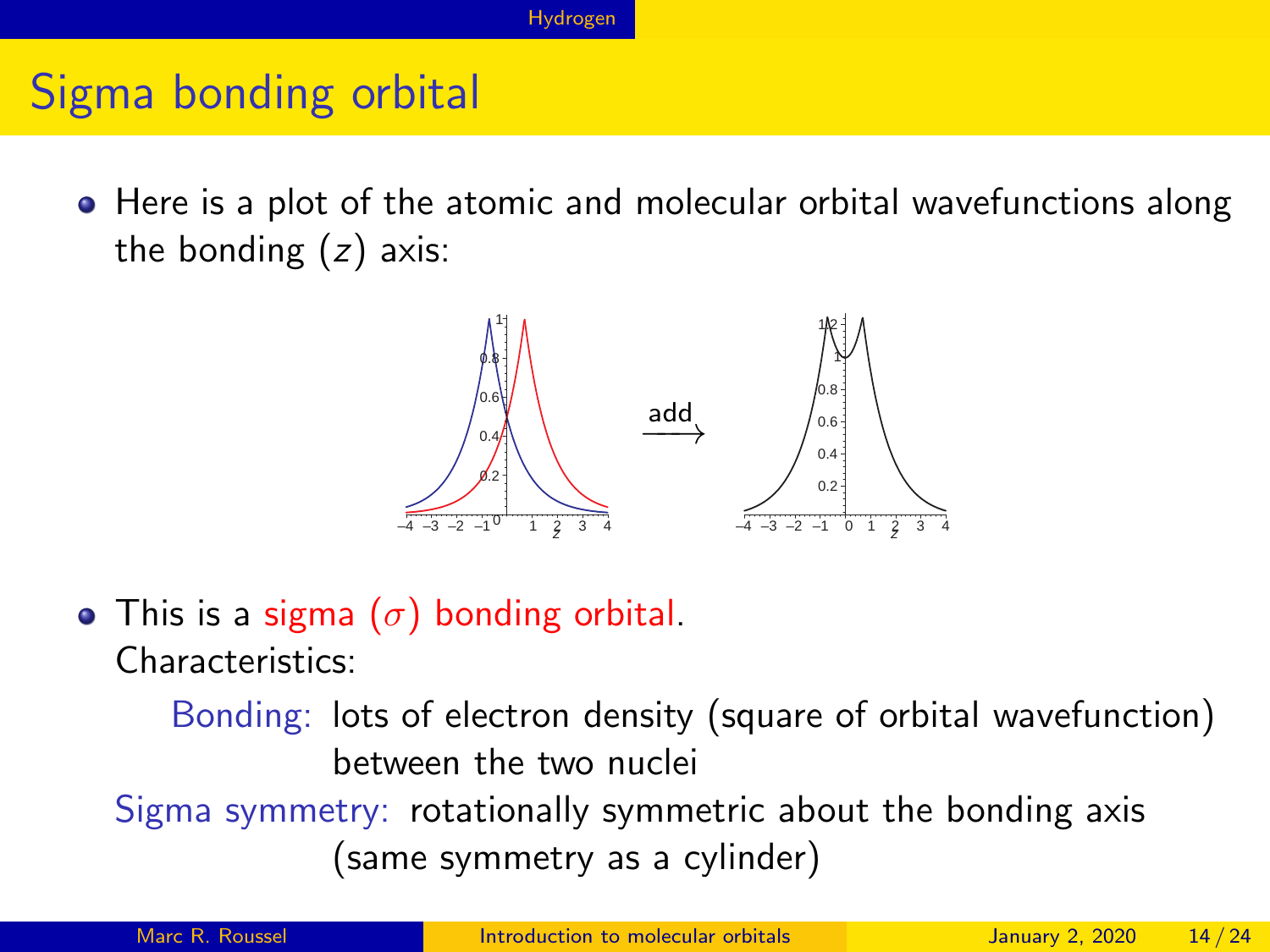#### Sigma antibonding orbital

- Adding the AOs is not the only way to combine them.
- The only physical requirement is that we treat the two nuclei symmetrically since they are identical.
- We can also subtract the AOs.



Note: Here the colors in the MO do represent different phases.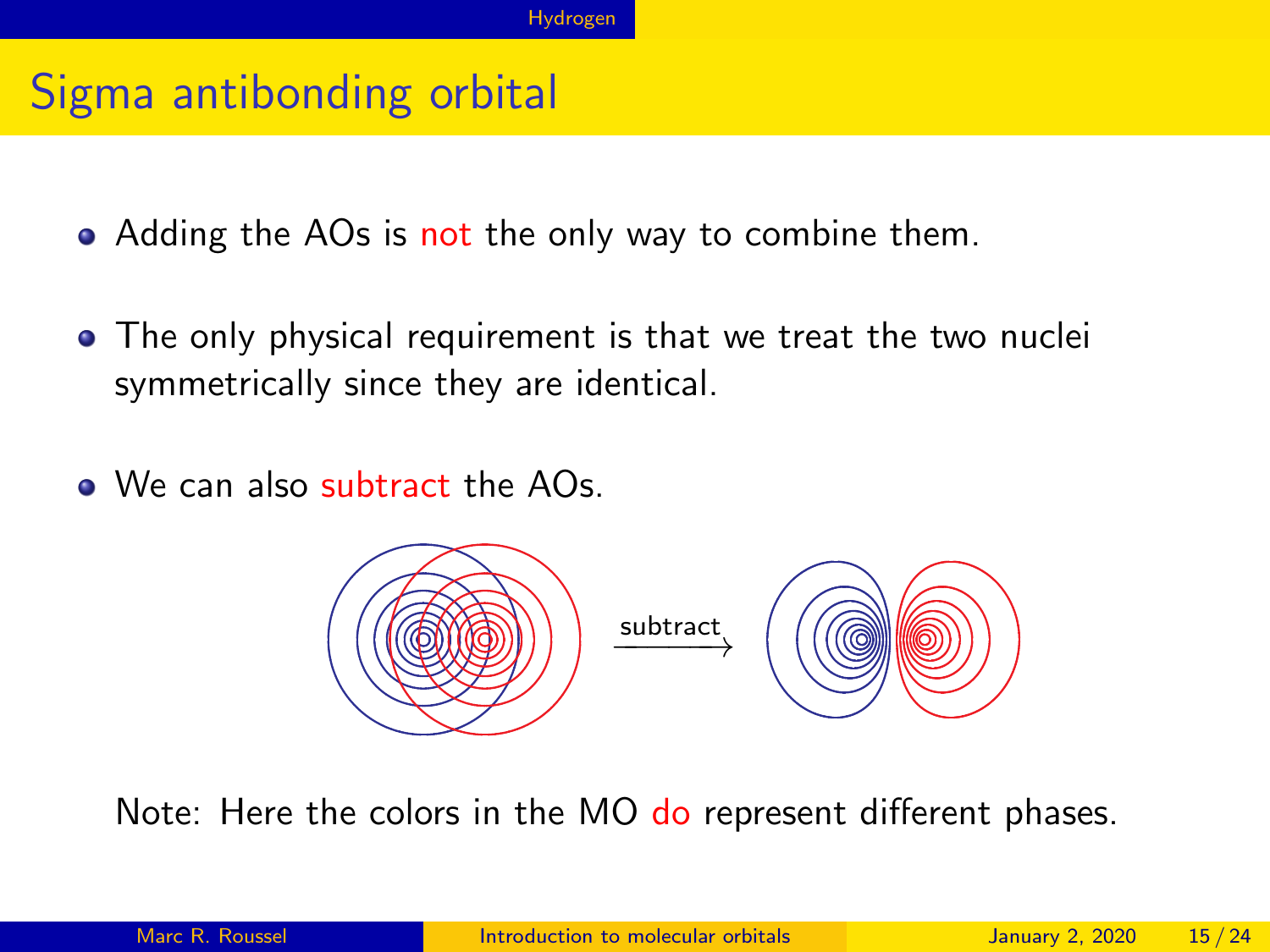## Sigma antibonding orbital (continued)

• Along the z axis, we have the following orbital wavefunctions:

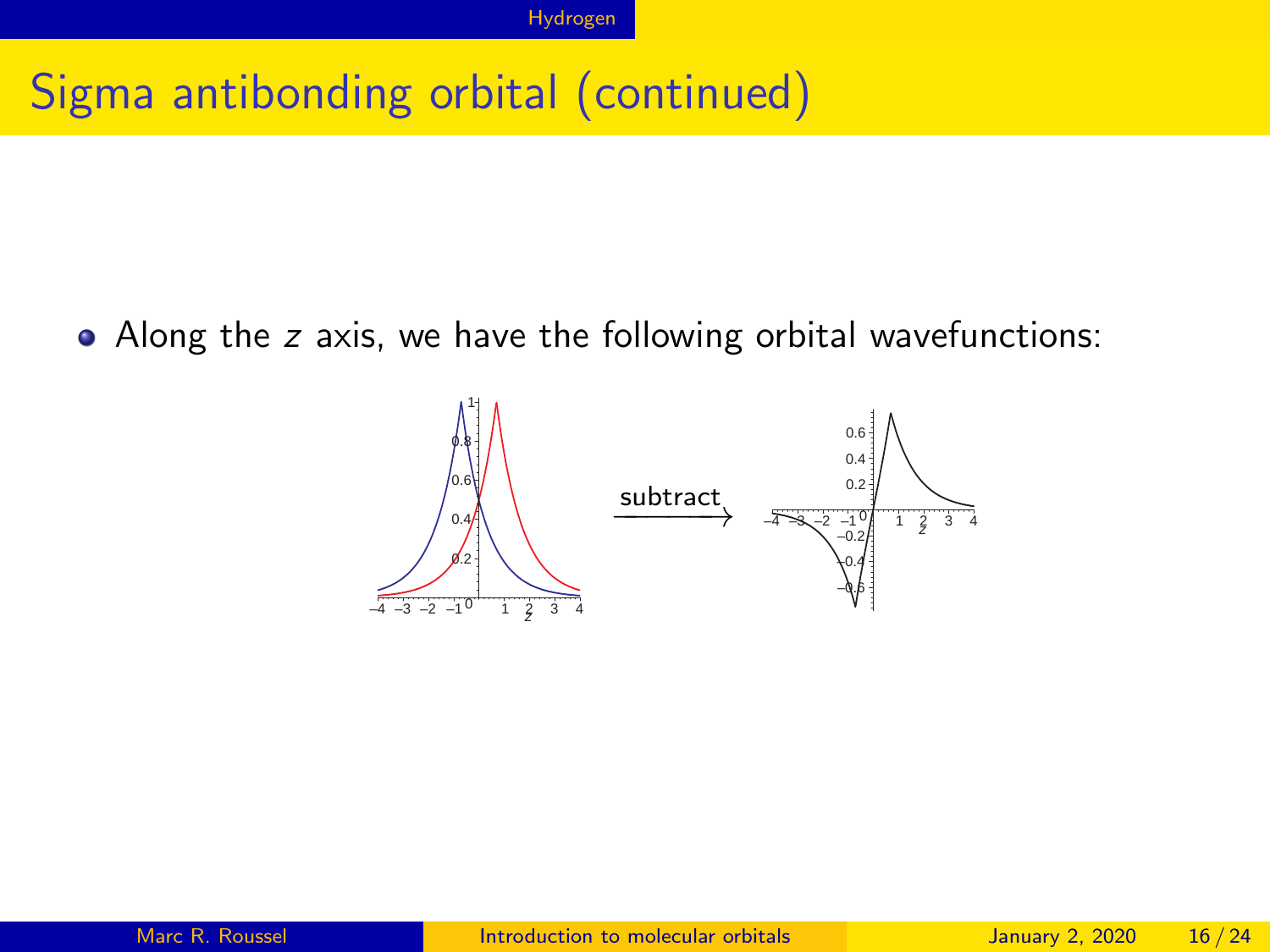## Sigma antibonding orbital (continued)

• The electron density (square of the wavefunction) along the z axis has the following appearance:



This is a sigma antibonding  $(\sigma^*)$  orbital. Characteristics:

Antibonding: depleted electron density between the two nuclei Sigma symmetry: rotationally symmetric about the bonding axis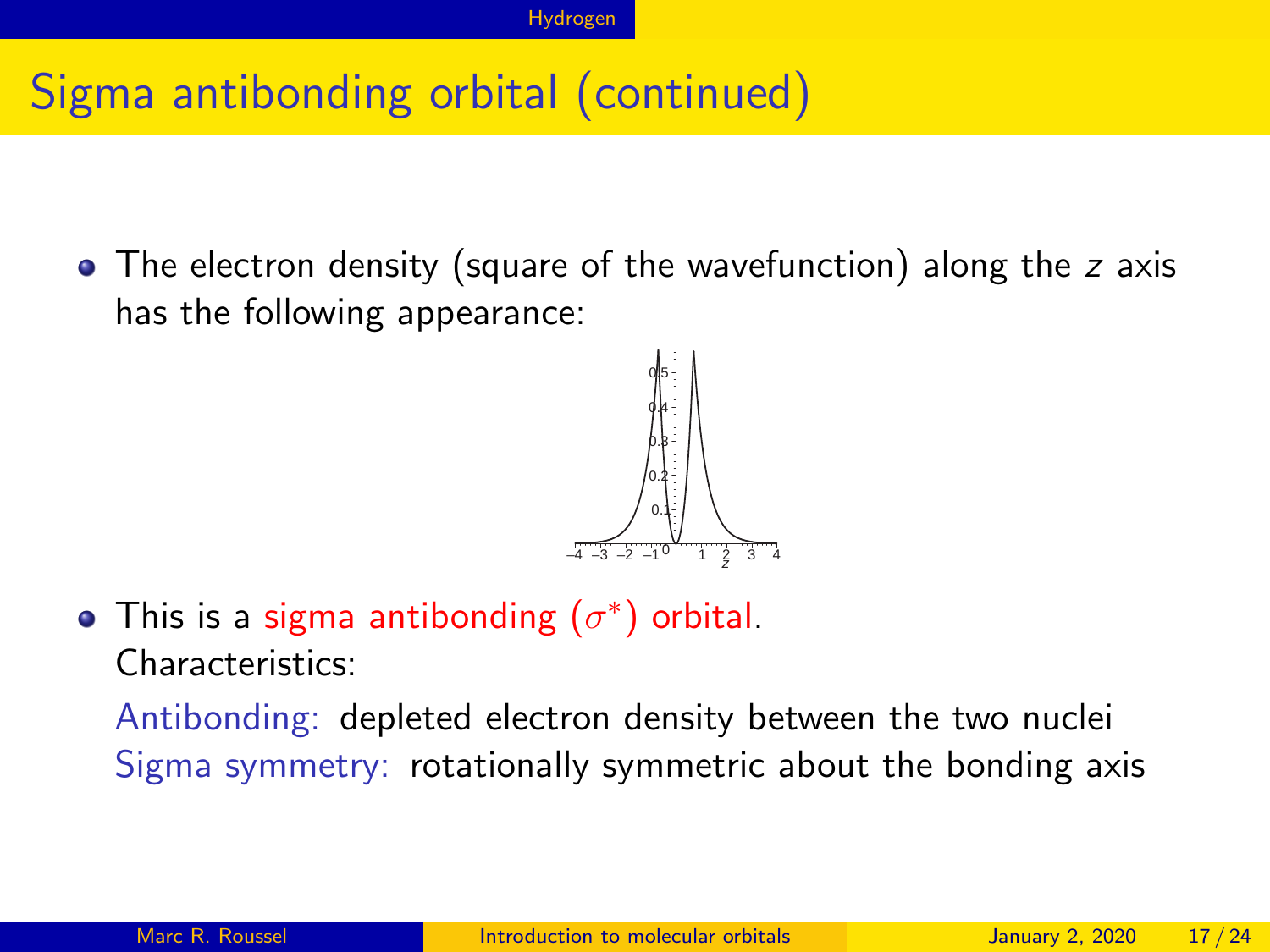### <span id="page-17-0"></span>MO diagrams

- An MO diagram shows the energies of the MOs of a molecule and (often) of the AOs they were generated from.
	- Rule: The number of MOs is equal to the number of AOs included in the calculation.
- MO diagram for  $H_2$ :

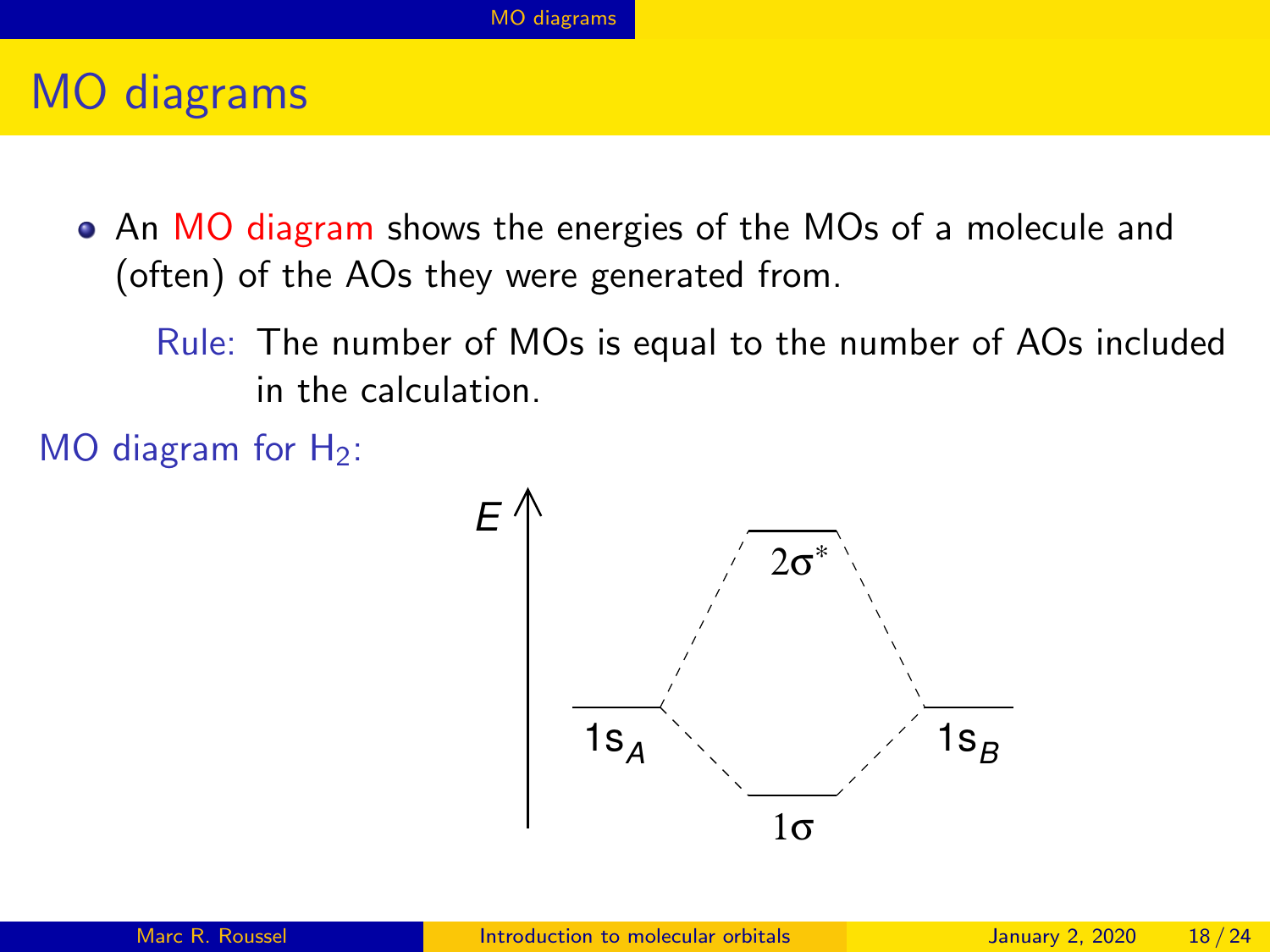#### Orbital occupancy

- The same rules apply to filling MOs as do to AOs:
	- **1** Fill them starting with the lowest energy orbital.
	- 2 Only two electrons can occupy an orbital.
	- **3** Apply Hund's rule to the filling of degenerate MOs.
- Orbital occupancy for the ground state of H $_2$ :  $(1\sigma)^2$
- There are also excited states, such as  $(1\sigma)^1(2\sigma^*)^1.$
- Note from our MO diagram that the energy of the  $2\sigma^*$  orbital is farther above the energy of the AOs than the  $1\sigma$  is below.
	- The  $(1\sigma)^1(2\sigma^*)^1$  configuration is not energetically favorable and should dissociate into  $H + H$ .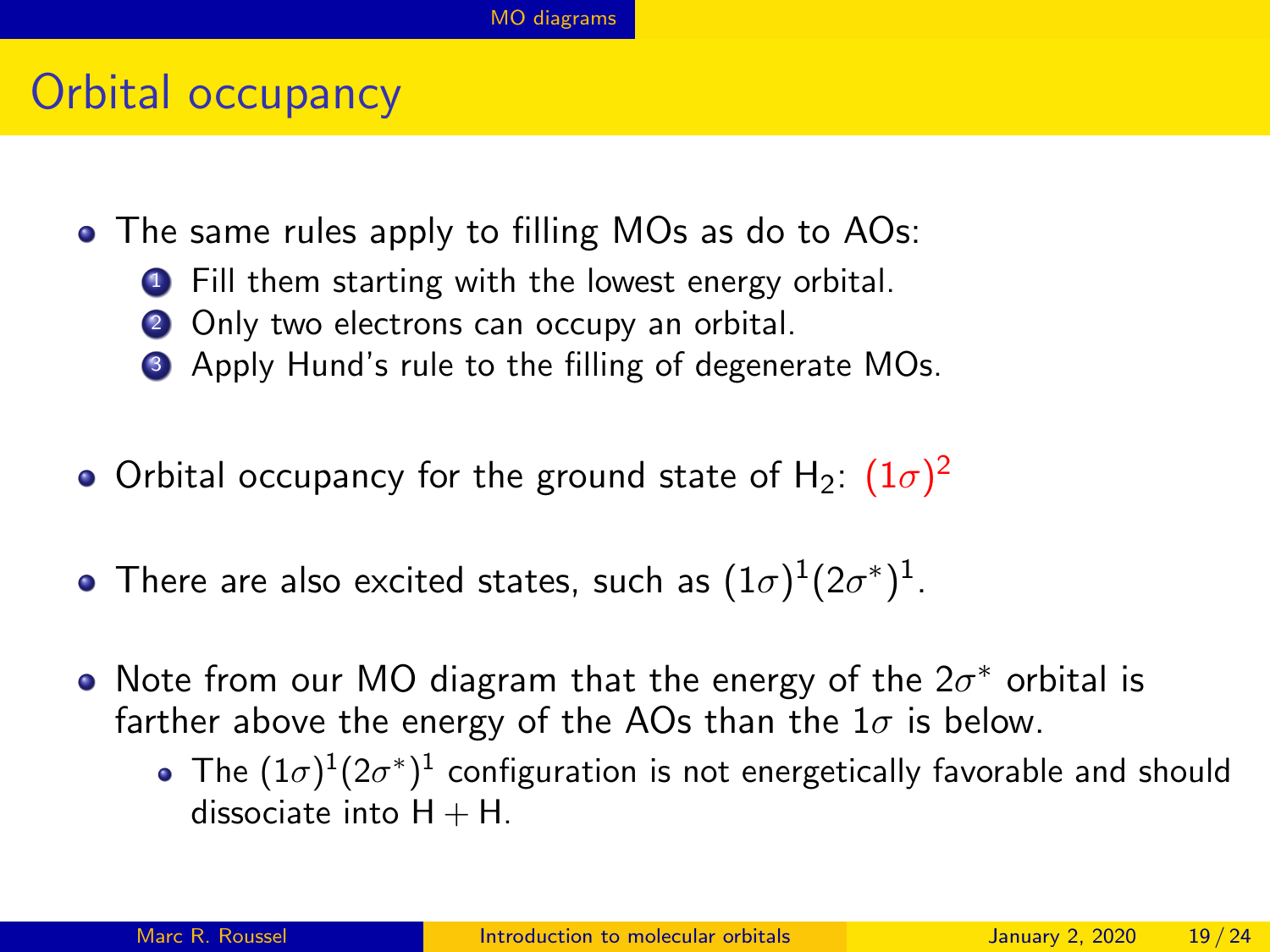#### Effective potentials for many-electron molecules

- We can calculate an effective potential governing the motion of the nuclei for many-electron molecules using the Born-Oppenheimer approximation, much as we did for  ${\sf H}_2^+$ .
- There are however more terms in the electronic energy:

$$
\text{Electronic energy} = \left(\begin{array}{c} \text{electron} \\ \text{kinctic} \\ \text{energies} \end{array}\right) + \left(\begin{array}{c} \text{electron-electron} \\ \text{repulsion} \\ + \left(\begin{array}{c} \text{electron-nuclear} \\ \text{attraction} \end{array}\right) \end{array}\right)
$$

We still have

 $V_{\text{eff}}$  = electronic energy + nuclear-nuclear repulsion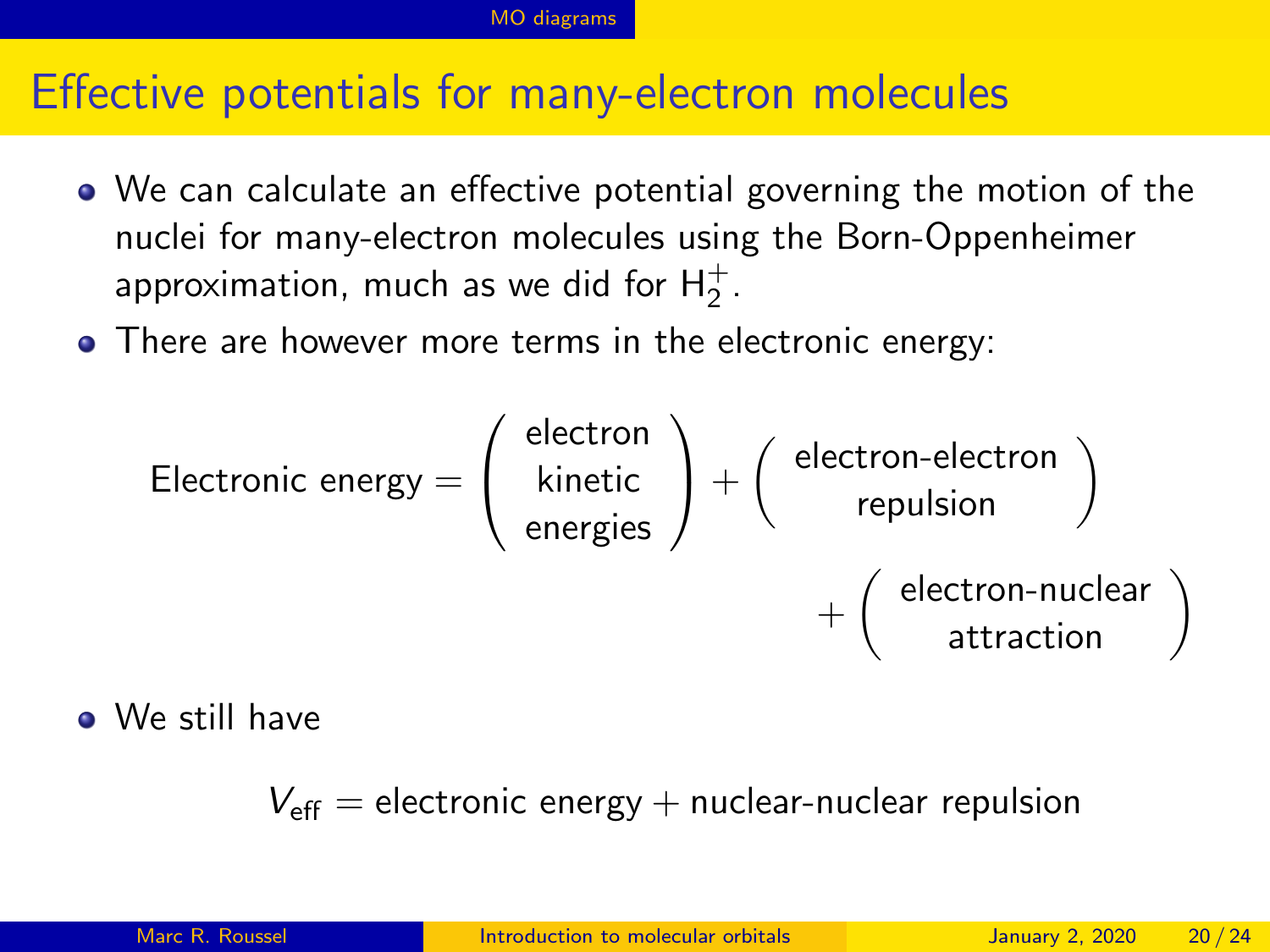## Effective potentials and orbital occupancy

The stability or instability of a particular electronic configuration can also be connected to the shape of its effective potential energy curve:



Recall:  $F = -dV_{\text{eff}}/dR$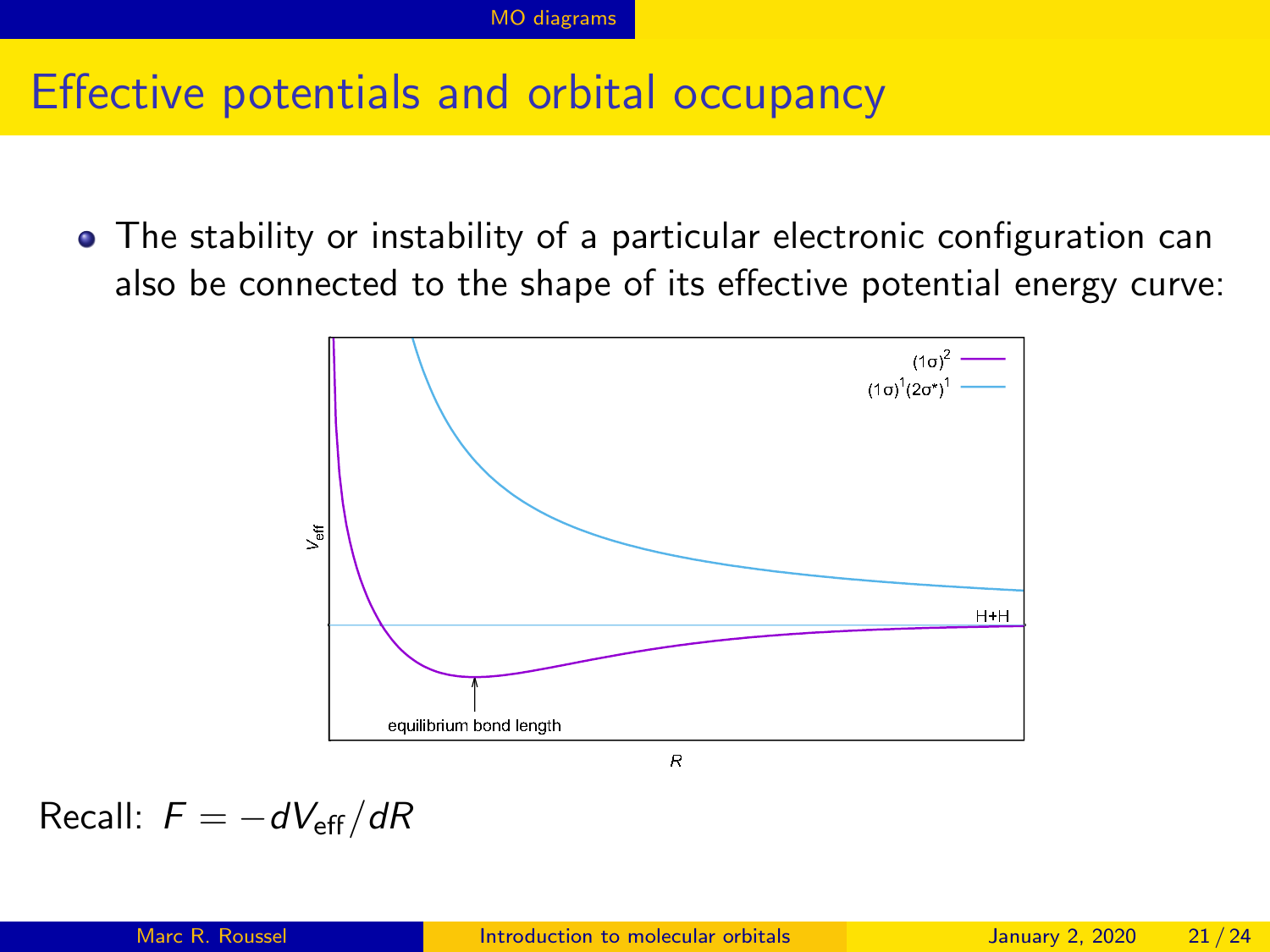## Bond order and MO theory

General rule:

Bond order = 
$$
\frac{1}{2} \left( \left\{ \begin{array}{c} \text{Number of} \\ \text{electrons in} \\ \text{bonding} \\ \text{orbitals} \end{array} \right\} - \left\{ \begin{array}{c} \text{Number of} \\ \text{electrons in} \\ \text{antibonding} \\ \text{orbitals} \end{array} \right\} \right)
$$

Example: For the H<sub>2</sub>  $(1\sigma)^2$  configuration,

Bond order 
$$
=\frac{1}{2}(2-0) = 1.
$$

Note that this agrees with the Lewis diagram bond order. Example: For the H<sub>2</sub>  $(1\sigma)^{1}(2\sigma^*)^{1}$  configuration,

Bond order = 
$$
\frac{1}{2}(1-1) = 0
$$
.